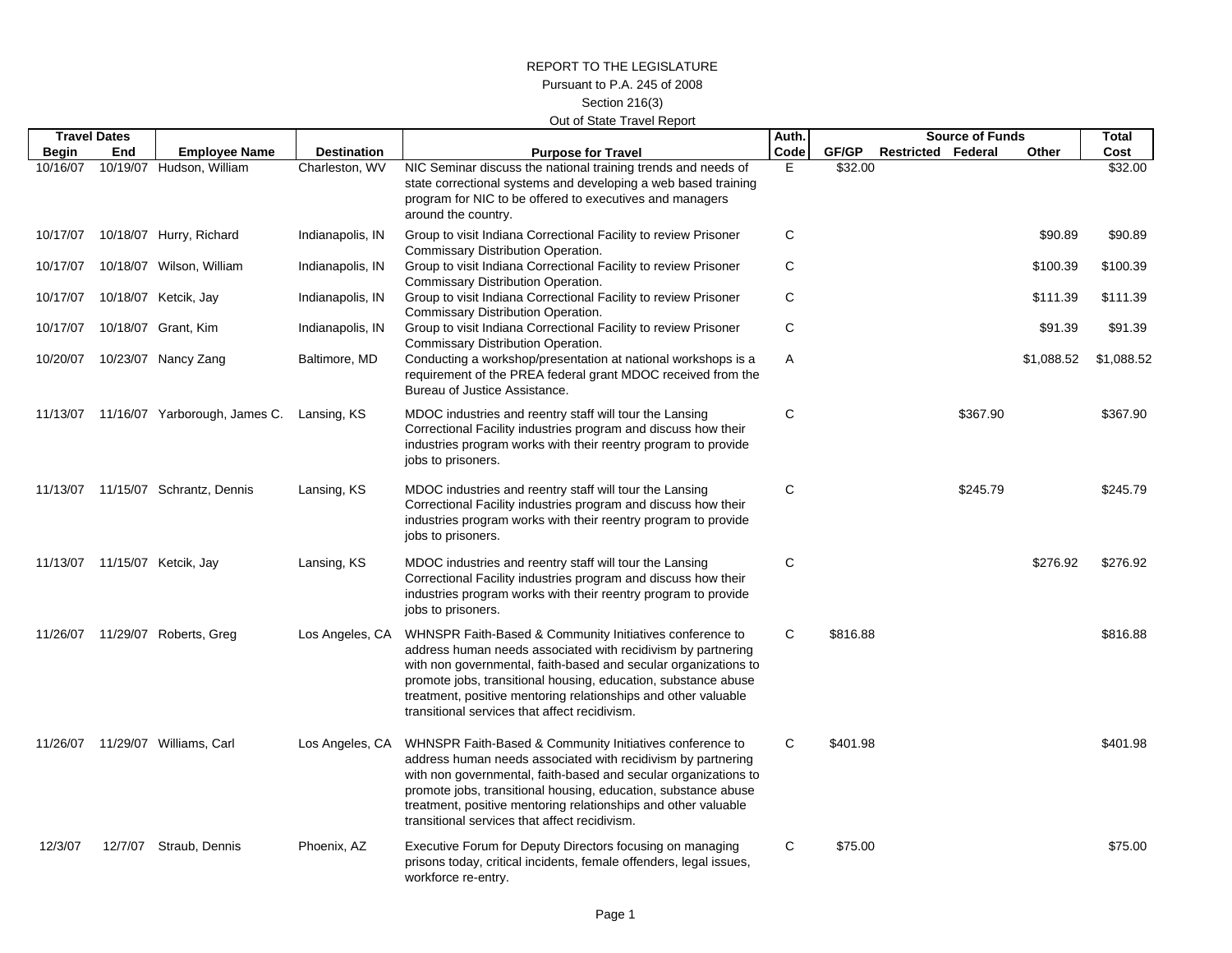|              | <b>Travel Dates</b> |                                             |                    |                                                                                                                                                                                                                                                                                                       | Auth.   |            | <b>Source of Funds</b>    |       | <b>Total</b>          |
|--------------|---------------------|---------------------------------------------|--------------------|-------------------------------------------------------------------------------------------------------------------------------------------------------------------------------------------------------------------------------------------------------------------------------------------------------|---------|------------|---------------------------|-------|-----------------------|
| <b>Begin</b> | End                 | <b>Employee Name</b>                        | <b>Destination</b> | <b>Purpose for Travel</b>                                                                                                                                                                                                                                                                             | Code    | GF/GP      | <b>Restricted Federal</b> | Other | Cost                  |
| 1/10/08      | 1/14/08             | McQuiggin, Gregory                          | Grapevine, TX      | Attendance at ACA Panel Hearings conference which addresses<br>national issues and concerns in corrections.                                                                                                                                                                                           | E       | \$382.89   |                           |       | \$382.89              |
| 1/11/08      | 1/14/08             | Bergh, David                                | Grapevine, TX      | Attendance at ACA Panel Hearings conference which addresses<br>national issues and concerns in corrections.                                                                                                                                                                                           | E       | \$228.20   |                           |       | \$228.20              |
| 01/11/08     |                     | 01/16/08 Denny, Bruce                       | Grapevine, TX      | Attendance at ACA Panel Hearings conference which addresses<br>national issues and concerns in corrections.                                                                                                                                                                                           | Е       | \$1,300.00 |                           |       | \$1,300.00            |
| 01/13/08     |                     | 01/14/08 Wolfenbarger, Hugh                 | Grapevine, TX      | Attendance at ACA Panel Hearings conference which addresses<br>national issues and concerns in corrections.                                                                                                                                                                                           | Е       | \$389.76   |                           |       | \$389.76              |
| 01/17/08     |                     | 01/17/08 Schrantz, Dennis                   | Hartford, CT       | Requested by Central Connecticut State University as a keynote<br>speaker to address Connecticut policy makers about the process<br>and successes of MPRI.                                                                                                                                            | B       | \$38.50    |                           |       | \$38.50               |
| 02/06/08     |                     | 02/07/08 Clarkson, Dennis                   | Anchorage AK       | Return a Parole Violator to Michigan                                                                                                                                                                                                                                                                  | B       | \$160.69   |                           |       | \$160.69              |
| 02/06/08     |                     | 02/07/08 Baldwin, Todd                      | Anchorage AK       | Return a Parole Violator to Michigan.                                                                                                                                                                                                                                                                 | $\sf B$ | \$115.00   |                           |       | \$115.00              |
| 03/04/08     |                     | 03/09/08 Wolfe, Ray M.                      | Jacksonville, FL   | American Psychology - Law Society Annual Meeting. The<br>focus will be on Multivariate Statistics, Psychological<br>Issues in Criminal Cases, Juveniles' Competence to<br>Stand Trial, Conducting an "Atkins" Evaluation.                                                                             | B       | \$1,136.80 |                           |       | \$1,136.80            |
| 03/04/08     |                     | 03/08/08 Gartland, Diane                    | Jacksonville, FL   | American Psychology - Law Society Annual Meeting. The<br>focus will be on Multivariate Statistics, Psychological<br>Issues in Criminal Cases, Juveniles' Competence to                                                                                                                                | в       | \$1,454.43 |                           |       | \$1,454.43            |
| 03/04/08     |                     | 03/08/08 Glenn, William                     | Jacksonville, FL   | Stand Trial, Conducting an "Atkins" Evaluation.<br>American Psychology - Law Society Annual Meeting. The<br>focus will be on Multivariate Statistics, Psychological<br>Issues in Criminal Cases, Juveniles' Competence to                                                                             | B       | \$1,291.12 |                           |       | \$1,291.12            |
| 03/07/08     |                     | 03/14/08 Wilson, William                    |                    | Stand Trial, Conducting an "Atkins" Evaluation.<br>Albuquerque, NM NCIA Conference to prepare management staff for new practices<br>relating to MPRI in area of correctional industries and education.                                                                                                | E       |            |                           |       | \$1,248.78 \$1,248.78 |
| 03/07/08     |                     | 03/15/08 Ketcik, Jay                        |                    | Albuquerque, NM NCIA Conference to prepare management staff for new practices<br>relating to MPRI in area of correctional industries and education.                                                                                                                                                   | Е       |            |                           |       | \$1,168.78 \$1,168.78 |
| 03/09/08     |                     | 03/13/08 Banks, Constance                   |                    | Albuquerque, NM NCIA Conference to prepare management staff for new practices<br>relating to MPRI in area of correctional industries and education.                                                                                                                                                   | Е       | \$702.13   |                           |       | \$702.13              |
| 03/09/08     |                     | 03/13/08 Green, Michael S.                  |                    | Albuquerque, NM NCIA Conference to prepare management staff for new practices<br>relating to MPRI in area of correctional industries and education.                                                                                                                                                   | Е       | \$957.83   |                           |       | \$957.83              |
| 03/09/08     |                     | 03/11/08 Watts-George, LaDean Annapolis, MD |                    | CED Leadership Forum addresses the educational program<br>needs within the field of corrections at the national level. The<br>forum is used to deliver the federal grant information for the<br>Grants to States for Workplace and Community Transition<br>Training for Serious and Violent Offender. | E       |            | \$402.14                  |       | \$402.14              |
| 03/09/08     |                     | 03/11/08 DeRose, Julie                      | Annapolis, MD      | CED Leadership Forum addresses the educational program<br>needs within the field of corrections at the national level. The<br>forum is used to deliver the federal grant information for the<br>Grants to States for Workplace and Community Transition<br>Training for Serious and Violent Offender. | Ε       |            | \$589.14                  |       | \$589.14              |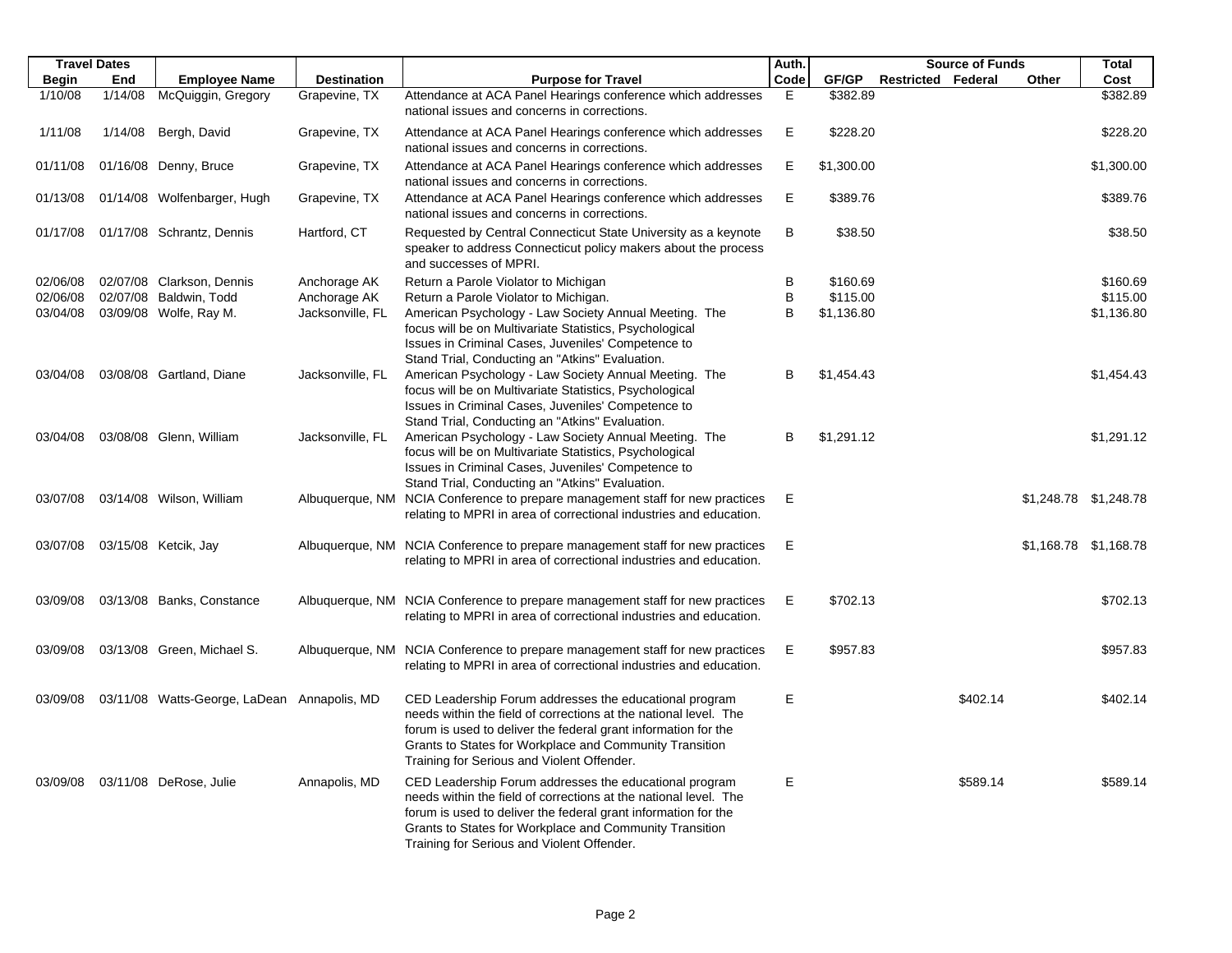| <b>Travel Dates</b> |     |                                     |                    |                                                                                                                                                                                                                                                                                                                                                                                  | Auth.   |            |                           | <b>Source of Funds</b> |       | Total      |
|---------------------|-----|-------------------------------------|--------------------|----------------------------------------------------------------------------------------------------------------------------------------------------------------------------------------------------------------------------------------------------------------------------------------------------------------------------------------------------------------------------------|---------|------------|---------------------------|------------------------|-------|------------|
| <b>Begin</b>        | End | <b>Employee Name</b>                | <b>Destination</b> | <b>Purpose for Travel</b>                                                                                                                                                                                                                                                                                                                                                        | Code    | GF/GP      | <b>Restricted Federal</b> |                        | Other | Cost       |
| 03/10/08            |     | 03/14/08 Hudson, William            | Aurora, CO         | NIC Seminar discuss the national training trends and needs of<br>state correctional systems and developing a web based training<br>program for NIC to be offered to executives and managers<br>around the country.                                                                                                                                                               | Е       | \$32.00    |                           |                        |       | \$32.00    |
| 03/11/08            |     | 03/15/08 Ferris, Jeff               | Alexandria, VA     | Attend the ACA Conference to assist in the development of a<br>secondary and post-secondary national corrections<br>curriculum.                                                                                                                                                                                                                                                  | Е       | \$1,046.16 |                           |                        |       | \$1,046.16 |
| 04/06/08            |     | 04/09/08 Trudell, Chris             | Washington DC      | Attend meeting which DOJ Grant recipients are required to<br>participate in to discuss performance measures, data<br>collection, training, technical assistance and strategies relative<br>to the DOJ Grant.                                                                                                                                                                     | D,F     |            |                           | \$886.60               |       | \$886.60   |
| 04/20/08            |     | 04/24/08 Bowerson, Ray              | Philadelphia, PA   | Facilitator Training Certification Program for Thinking For<br>Change. Currently, Central Facilities Administration facilitates<br>this cognitive behavioral program in 22 prisons and camps and<br>having a certified trainer through National Institute for Corrections<br>would be a great resource to continue to both train facilitators as<br>well as facilitate programs. | B,E     | \$124.00   |                           |                        |       | \$124.00   |
| 04/21/08            |     | 04/22/08 Schrantz, Dennis           | Washington DC      | This travel is at the request of the Urban Institute and is the<br>second meeting sponsored by the JEHT Foundation and NIC to<br>discuss best practices on parole supervision, violation and<br>revocation practices and how to best communicate this info.                                                                                                                      | B,C     | \$124.00   |                           |                        |       | \$124.00   |
| 04/24/08            |     | 04/29/08 Schrantz, Dennis           | Kansas City, MO    | Presentation on Michigan's approach to ReEntry for Mentally III<br>Prisoners.                                                                                                                                                                                                                                                                                                    | B, C, E | \$76.00    |                           |                        |       | \$76.00    |
| 05/09/08            |     | 05/12/08 Whitney, Julie             | Moundsville, WV    | Participation in the annual "Mock Prison Riot" training in<br>Moundsville, West Virginia. This is a national training seminar for<br>law enforcement and corrections emergency response teams and<br>is not available in Michigan.                                                                                                                                               | B,E     | \$747.16   |                           |                        |       | \$747.16   |
| 05/09/08            |     | 05/13/08 Newton, Fred               | Moundsville, WV    | Participation in the annual "Mock Prison Riot" training in<br>Moundsville, West Virginia. This is a national training seminar for<br>law enforcement and corrections emergency response teams and<br>is not available in Michigan.                                                                                                                                               | B,E     | \$335.81   |                           |                        |       | \$335.81   |
| 05/09/08            |     | 05/13/08 Oliver, Lynard             | Moundsville, WV    | Participation in the annual "Mock Prison Riot" training in<br>Moundsville, West Virginia. This is a national training seminar for<br>law enforcement and corrections emergency response teams and<br>is not available in Michigan.                                                                                                                                               | B,E     | \$335.81   |                           |                        |       | \$335.81   |
| 05/09/08            |     | 05/13/08 Arnett, Mike               | Moundsville, WV    | Participation in the annual "Mock Prison Riot" training in<br>Moundsville, West Virginia. This is a national training seminar for<br>law enforcement and corrections emergency response teams and<br>is not available in Michigan.                                                                                                                                               | B,E     | \$509.37   |                           |                        |       | \$509.37   |
|                     |     | 05/09/08  05/13/08  Kulinski, Scott | Moundsville, WV    | Participation in the annual "Mock Prison Riot" training in<br>Moundsville, West Virginia. This is a national training seminar for<br>law enforcement and corrections emergency response teams and<br>is not available in Michigan.                                                                                                                                               | B,E     | \$335.81   |                           |                        |       | \$335.81   |
| 05/09/08            |     | 05/13/08 Maxson, Tim                | Moundsville, WV    | Participation in the annual "Mock Prison Riot" training in<br>Moundsville, West Virginia. This is a national training seminar for<br>law enforcement and corrections emergency response teams and<br>is not available in Michigan.                                                                                                                                               | B,E     | \$335.81   |                           |                        |       | \$335.81   |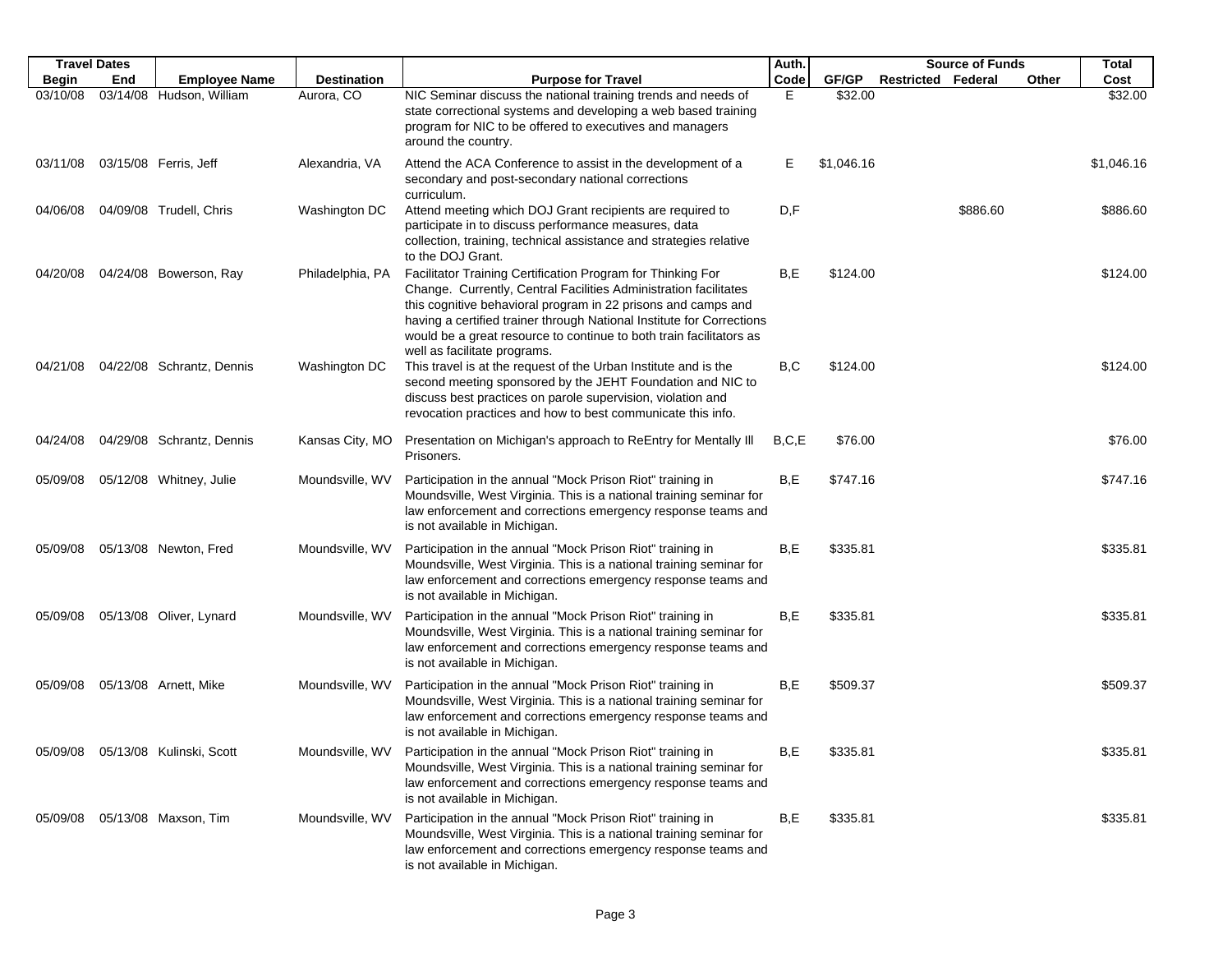|              | <b>Travel Dates</b> |                                   |                    |                                                                                                                                                                                                                                    | Auth. |          |                           | <b>Source of Funds</b> |       | Total    |
|--------------|---------------------|-----------------------------------|--------------------|------------------------------------------------------------------------------------------------------------------------------------------------------------------------------------------------------------------------------------|-------|----------|---------------------------|------------------------|-------|----------|
| <b>Begin</b> | End                 | <b>Employee Name</b>              | <b>Destination</b> | <b>Purpose for Travel</b>                                                                                                                                                                                                          | Code  | GF/GP    | <b>Restricted Federal</b> |                        | Other | Cost     |
| 05/09/08     |                     | 05/13/08 Walker, John             | Moundsville, WV    | Participation in the annual "Mock Prison Riot" training in<br>Moundsville, West Virginia. This is a national training seminar for<br>law enforcement and corrections emergency response teams and<br>is not available in Michigan. | B,E   | \$327.06 |                           |                        |       | \$327.06 |
| 05/09/08     |                     | 05/13/08 Luma, Konita             | Moundsville, WV    | Participation in the annual "Mock Prison Riot" training in<br>Moundsville, West Virginia. This is a national training seminar for<br>law enforcement and corrections emergency response teams and<br>is not available in Michigan. | B,E   | \$490.37 |                           |                        |       | \$490.37 |
| 05/09/08     |                     | 05/13/08 Daren, Ferden            | Moundsville, WV    | Participation in the annual "Mock Prison Riot" training in<br>Moundsville, West Virginia. This is a national training seminar for<br>law enforcement and corrections emergency response teams and<br>is not available in Michigan. | B,E   | \$335.81 |                           |                        |       | \$335.81 |
| 05/09/08     |                     | 05/14/08 Dye, Paul                | Moundsville, WV    | Participation in the annual "Mock Prison Riot" training in<br>Moundsville, West Virginia. This is a national training seminar for<br>law enforcement and corrections emergency response teams and<br>is not available in Michigan. | B,E   | \$639.65 |                           |                        |       | \$639.65 |
| 05/09/08     |                     | 05/14/08 Visnaw, Carrie           | Moundsville, WV    | Participation in the annual "Mock Prison Riot" training in<br>Moundsville, West Virginia. This is a national training seminar for<br>law enforcement and corrections emergency response teams and<br>is not available in Michigan. | B,E   | \$257.85 |                           |                        |       | \$257.85 |
| 05/10/08     |                     | 05/14/08 Tenuta, Robert           | Moundsville, WV    | Participation in the annual "Mock Prison Riot" training in<br>Moundsville, West Virginia. This is a national training seminar for<br>law enforcement and corrections emergency response teams and<br>is not available in Michigan. | B,E   | \$481.41 |                           |                        |       | \$481.41 |
| 05/10/08     |                     | 05/15/08 Redinger, Michael        | Moundsville, WV    | Participation in the annual "Mock Prison Riot" training in<br>Moundsville, West Virginia. This is a national training seminar for<br>law enforcement and corrections emergency response teams and<br>is not available in Michigan. | B,E   | \$502.53 |                           |                        |       | \$502.53 |
| 05/11/08     |                     | 05/13/08 Fenn, Craig              | Moundsville, WV    | Participation in the annual "Mock Prison Riot" training in<br>Moundsville, West Virginia. This is a national training seminar for<br>law enforcement and corrections emergency response teams and<br>is not available in Michigan. | B,E   | \$248.06 |                           |                        |       | \$248.06 |
| 05/11/08     |                     | 05/13/08 Wilcox, Jeff             | Moundsville, WV    | Participation in the annual "Mock Prison Riot" training in<br>Moundsville, West Virginia. This is a national training seminar for<br>law enforcement and corrections emergency response teams and<br>is not available in Michigan. | B,E   | \$268.56 |                           |                        |       | \$268.56 |
| 05/11/08     |                     | 05/13/08 Krause, Douglas          | Moundsville, WV    | Participation in the annual "Mock Prison Riot" training in<br>Moundsville, West Virginia. This is a national training seminar for<br>law enforcement and corrections emergency response teams and<br>is not available in Michigan. | B,E   | \$184.20 |                           |                        |       | \$184.20 |
|              |                     | 05/11/08 05/13/08 Lyon, Matthew   | Moundsville, WV    | Participation in the annual "Mock Prison Riot" training in<br>Moundsville, West Virginia. This is a national training seminar for<br>law enforcement and corrections emergency response teams and<br>is not available in Michigan. | B,E   | \$181.53 |                           |                        |       | \$181.53 |
|              |                     | 05/11/08 05/13/08 Howard, Jeffery | Moundsville, WV    | Participation in the annual "Mock Prison Riot" training in<br>Moundsville, West Virginia. This is a national training seminar for<br>law enforcement and corrections emergency response teams and<br>is not available in Michigan. | B,E   | \$118.69 |                           |                        |       | \$118.69 |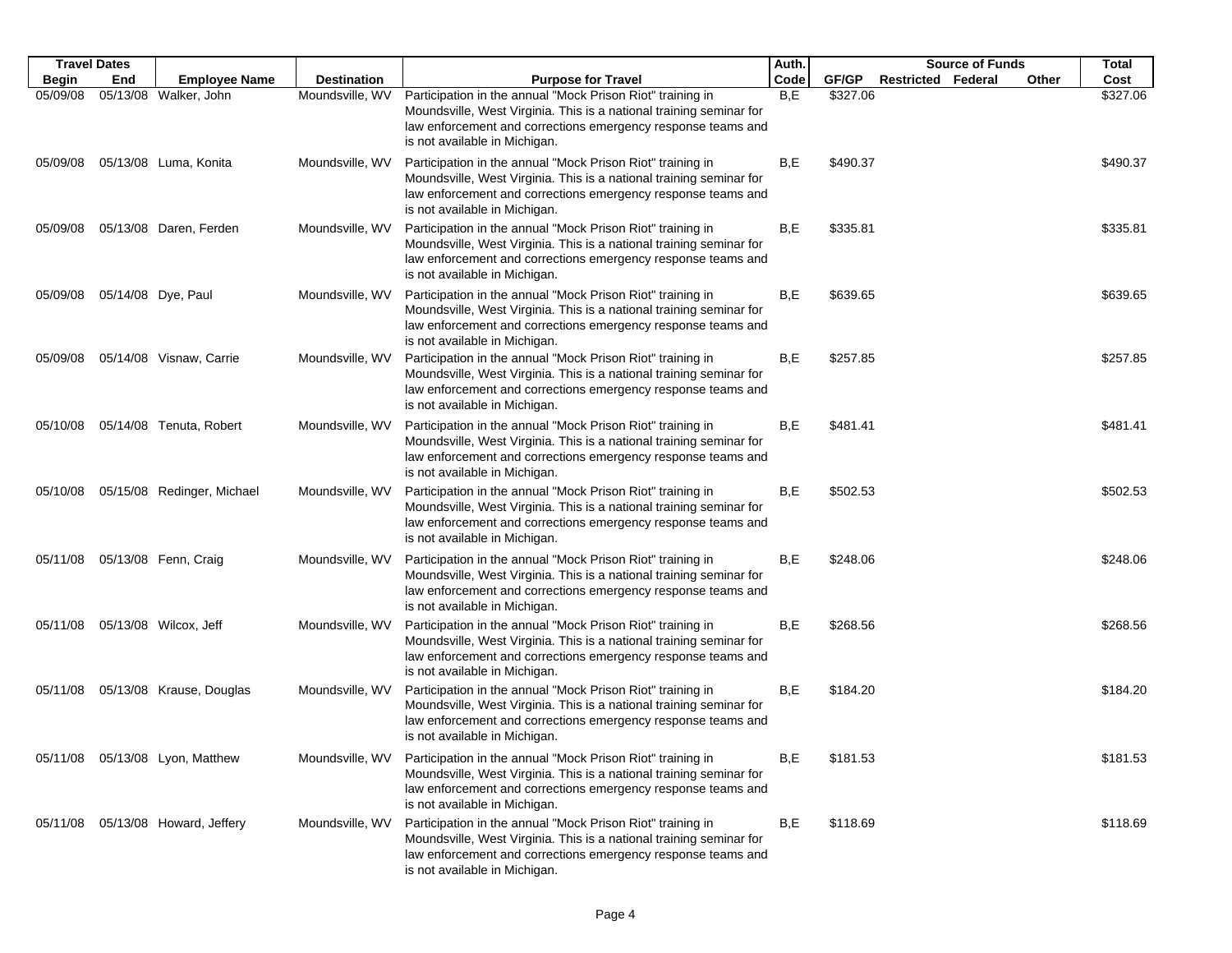|              | <b>Travel Dates</b> |                              |                    |                                                                                                                                                                                                                                              | Auth. |          |                           | <b>Source of Funds</b> |       | <b>Total</b> |
|--------------|---------------------|------------------------------|--------------------|----------------------------------------------------------------------------------------------------------------------------------------------------------------------------------------------------------------------------------------------|-------|----------|---------------------------|------------------------|-------|--------------|
| <b>Begin</b> | End                 | <b>Employee Name</b>         | <b>Destination</b> | <b>Purpose for Travel</b>                                                                                                                                                                                                                    | Code  | GF/GP    | <b>Restricted Federal</b> |                        | Other | Cost         |
| 05/11/08     |                     | 05/13/08 Jennett, Paul       | Moundsville, WV    | Participation in the annual "Mock Prison Riot" training in<br>Moundsville, West Virginia. This is a national training seminar for<br>law enforcement and corrections emergency response teams and<br>is not available in Michigan.           | B,E   | \$77.28  |                           |                        |       | \$77.28      |
| 05/11/08     |                     | 05/13/08 Gibas, Steve        | Moundsville, WV    | Participation in the annual "Mock Prison Riot" training in<br>Moundsville, West Virginia. This is a national training seminar for<br>law enforcement and corrections emergency response teams and<br>is not available in Michigan.           | B,E   | \$183.14 |                           |                        |       | \$183.14     |
| 05/11/08     |                     | 05/13/08 Neitzel, Edward     | Moundsville, WV    | Participation in the annual "Mock Prison Riot" training in<br>Moundsville, West Virginia. This is a national training seminar for<br>law enforcement and corrections emergency response teams and<br>is not available in Michigan.           | B,E   | \$196.40 |                           |                        |       | \$196.40     |
| 05/11/08     |                     | 05/13/08 Russell, Lee        | Moundsville, WV    | Participation in the annual "Mock Prison Riot" training in<br>Moundsville, West Virginia. This is a national training seminar for<br>law enforcement and corrections emergency response teams and<br>is not available in Michigan.           | B,E   | \$146.53 |                           |                        |       | \$146.53     |
| 05/11/08     |                     | 05/13/08 Patrick, Aaron      | Moundsville, WV    | Participation in the annual "Mock Prison Riot" training in<br>Moundsville, West Virginia. This is a national training seminar for<br>law enforcement and corrections emergency response teams and<br>is not available in Michigan.           | B,E   | \$223.42 |                           |                        |       | \$223.42     |
| 05/11/08     |                     | 05/13/08 DeWitt, Kirk        | Moundsville, WV    | Participation in the annual "Mock Prison Riot" training in<br>Moundsville, West Virginia. This is a national training seminar for<br>law enforcement and corrections emergency response teams and<br>is not available in Michigan.           | B,E   | \$200.27 |                           |                        |       | \$200.27     |
| 05/11/08     |                     | 05/14/08 Huss, Jason         | Moundsville, WV    | Participation in the annual "Mock Prison Riot" training in<br>Moundsville, West Virginia. This is a national training seminar for<br>law enforcement and corrections emergency response teams and<br>is not available in Michigan.           | B,E   | \$206.81 |                           |                        |       | \$206.81     |
| 05/17/08     |                     | 05/19/08 Denny, Bruce        | Alexandria, VA     | Attendance at ACA Panel Hearings conference which addresses B,C,E<br>national issues and concerns in<br>corrections.                                                                                                                         |       | \$463.50 |                           |                        |       | \$463.50     |
| 05/07/08     |                     | 05/07/08 Brzozowski, Kenneth | Washington DC      | This forum will focus on the unique opportunities and challenges B,C,E<br>of local reentry and will feature the release of the first national<br>resources on the topic: Life after Lockup: Improving Reentry from<br>Jail to the Community. |       | \$33.00  |                           |                        |       | \$33.00      |
| 06/04/08     |                     | 06/07/08 Pike, David         | St. Louis, MO      | Recertification as a PPCT Instructor/Trainer.                                                                                                                                                                                                | B,E   | \$472.77 |                           |                        |       | \$472.77     |
| 06/22/08     |                     | 06/24/08 Hoppough, Sandra    | Indianapolis, IN   | To attend a multi-state NIC-sponsored workshop on the<br>national Transition from Prison to Community (TCP) reentry<br>model at the request of the Center for Effective Public Policy<br>(CEPP).                                             | B,E   | \$33.00  |                           |                        |       | \$33.00      |
| 06/22/08     |                     | 06/25/08 Howard, Duncan      | Indianapolis, IN   | 2008 National Mental Health Conference, featuring mental illness B,C,E<br>management and treatment from corrections through community<br>reentry.                                                                                            |       | \$593.22 |                           |                        |       | \$593.22     |
| 06/23/08     |                     | 06/25/08 Baum, Dale          | Bloomingdale, IL   | Attend training centered around Alternative Fuels and Green<br>Recycling.                                                                                                                                                                    | C, E  |          |                           |                        | 86.40 | \$86.40      |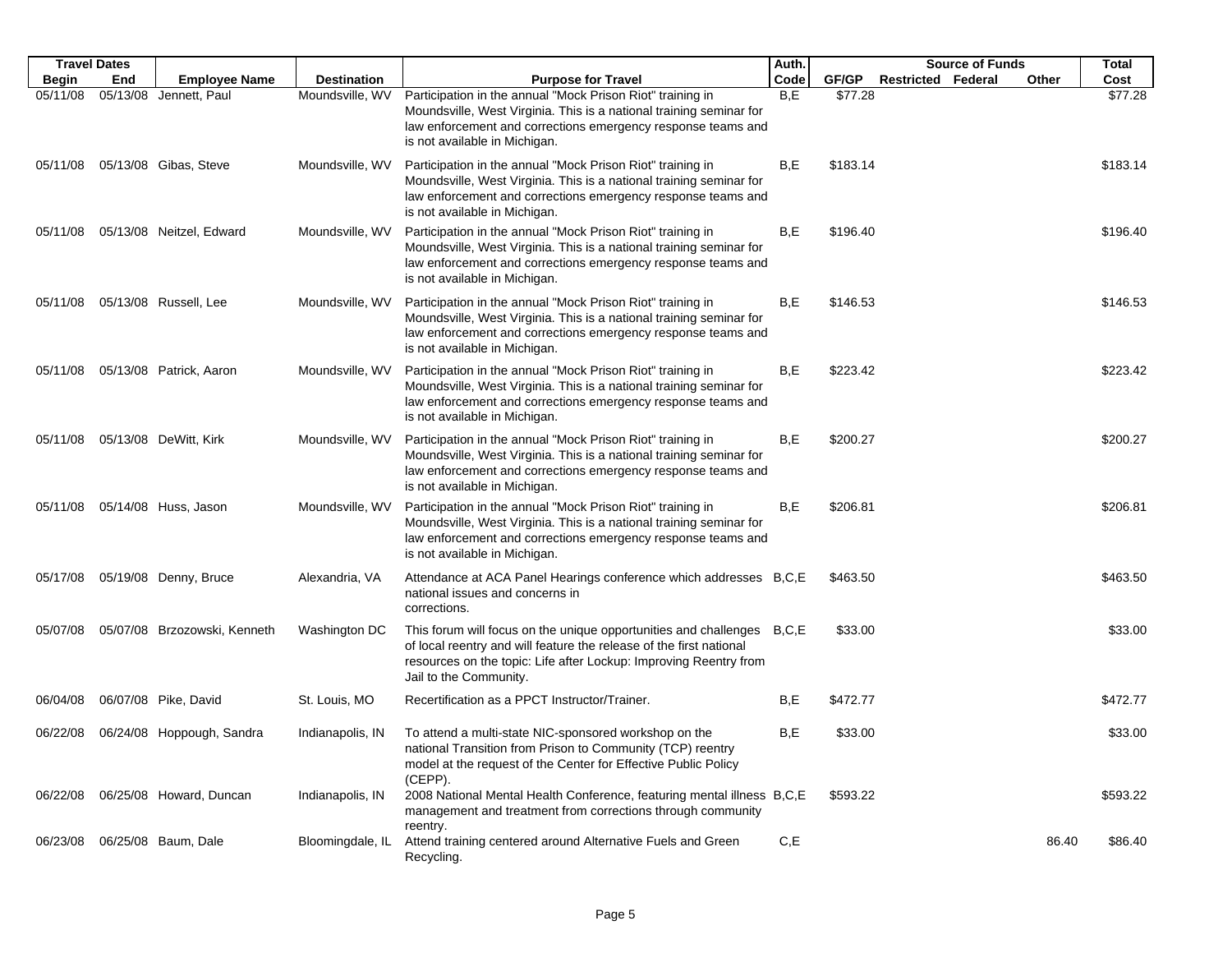|              | <b>Travel Dates</b> |                                       |                    |                                                                                                                                                                                                                                                                                                                                      | Auth. |             | <b>Source of Funds</b>    |        | Total                  |
|--------------|---------------------|---------------------------------------|--------------------|--------------------------------------------------------------------------------------------------------------------------------------------------------------------------------------------------------------------------------------------------------------------------------------------------------------------------------------|-------|-------------|---------------------------|--------|------------------------|
| <b>Begin</b> | End                 | <b>Employee Name</b>                  | <b>Destination</b> | <b>Purpose for Travel</b>                                                                                                                                                                                                                                                                                                            | Code  | GF/GP       | <b>Restricted Federal</b> | Other  | Cost                   |
| 06/23/08     |                     | 06/25/08 Ketcik, Jay                  | Bloomingdale, IL   | Attend training centered around Alternative Fuels and Green<br>Recycling.                                                                                                                                                                                                                                                            | C, E  |             |                           | 357.36 | \$357.36               |
|              |                     | 7/14/2008 7/16/2008 Patricia Caruso   | Rapid City, SD     | This travel is to provide a presentation at the 63rd Annual<br>Meeting of the Midwestern Legislative Conference.                                                                                                                                                                                                                     | C     | \$352.69    |                           |        | \$352.69               |
|              |                     | 7/14/2008 7/16/2008 Dennis Schrantz   | Rapid City, SD     | This travel is to provide a presentation at the 63rd Annual<br>Meeting of the Midwestern Legislative Conference.                                                                                                                                                                                                                     | С     | \$431.52    |                           |        | \$431.52               |
|              |                     | 7/14/2008 7/17/2008 Hoag-Wilkes, Mary | Reno, NV           | The training that was provided by GED Testing Service via the<br>Nevada GED testing administration was not available at the state<br>and local level.                                                                                                                                                                                | Е     | \$513.98    |                           |        | \$513.98               |
| 8/5/2008     |                     | 8/9/1980 Robert Mulvaney              | Chicago, IL        | Attend and present at the National Gang Crime Research Center<br>Conference to acquire new sources of information to assist with<br>safe operation of Michigan facilities.                                                                                                                                                           | Е     | \$439.81    |                           |        | \$439.81               |
| 8/7/2008     |                     | 8/13/2008 Patricia Caruso             |                    | New Orleans, LA Training on ACA Standards and attend the conference which<br>addresses national issues and concerns in corrections.                                                                                                                                                                                                  | Е     | \$181.12    |                           |        | \$181.12               |
|              |                     | 8/7/2008 8/13/2008 Bruce Denny        |                    | New Orleans, LA Attendance at ACA Panel Hearings conference which addresses<br>national issues and concerns in<br>corrections.                                                                                                                                                                                                       | Е     | \$1,135.22  |                           |        | \$1,135.22             |
|              |                     | 8/24/2008 8/29/2008 Dennis Straub     | Huntsville, TX     | NIC Training - Emergency Preparedness. Program goal - to<br>provide a framework for responding to incidents at the<br>institutional level that is compatible and foundational to<br>Homeland Security Presidential Directive 5 and use of the<br>National Incident Management System.                                                | B, E  | \$114.00    |                           |        | \$114.00               |
| 9/2/2008     |                     | 9/4/2008 Patricia Caruso              | Hill City, SD      | Attend the Midwest Director's meeting. Attendance at this<br>meeting is extremely beneficial as current issues can be<br>discussed with other state corrections directors in the midwest<br>region.                                                                                                                                  | E     | \$311.25    |                           |        | \$311.25               |
| 9/4/2008     |                     | 9/7/2008 Barbara Sampson              | Chicago, IL        | 2008 Association of Paroling Authorities Int'l - Annual meeting of<br>Parole Board Chairs. This meeting affords Parole Chairs to<br>interact with their respective counterparts. It provides an<br>opportunity for exposure to new ideas and more efficient ways of<br>conducting business with interest in improving public safety. | E     | \$1,094.20  |                           |        | \$1,094.20             |
| 9/2/2008     |                     | 9/4/2008 Thomas Combs                 | Denver, CO         | The focus of the conference is to prepare offenders for re-entry<br>into the community. The conference will cover assessments for<br>readiness and therapeutic community ideas.                                                                                                                                                      | B, E  | \$326.24    |                           |        | \$326.24               |
|              |                     | 9/22/2008 9/25/2008 Sandra Grant      |                    | Minneapolis, MN Yearly conference of the National Association of Correctional<br>Record Administrators & Supervisors, employee was asked to do<br>a presentation on centralization of sentence processing/time<br>computation as Michigan is one of the first states in the country<br>to take on this endeavor.                     | Е     | \$733.85    |                           |        | \$733.85               |
| Totals       |                     |                                       |                    |                                                                                                                                                                                                                                                                                                                                      |       | \$25,984.08 | \$0.00 \$2,491.57         |        | \$4,620.82 \$33,096.47 |

**Authorization Codes**

(A) Required by legal mandate or court order or for law enforcement purposes.

(B) Necessary to protect the health or safety of Michigan citizens or visitors or to assist other states in similar circumstances.

(C) Necessary to produce budgetary savings or to increase state revenues, including protecting existing federal funds or securing additional federal funds.

(D) Necessary to comply with federal requirements.

(E) Necessary to secure specialized training for staff that is not available within this state.

(F) Financed entirely by federal or non-state funds.